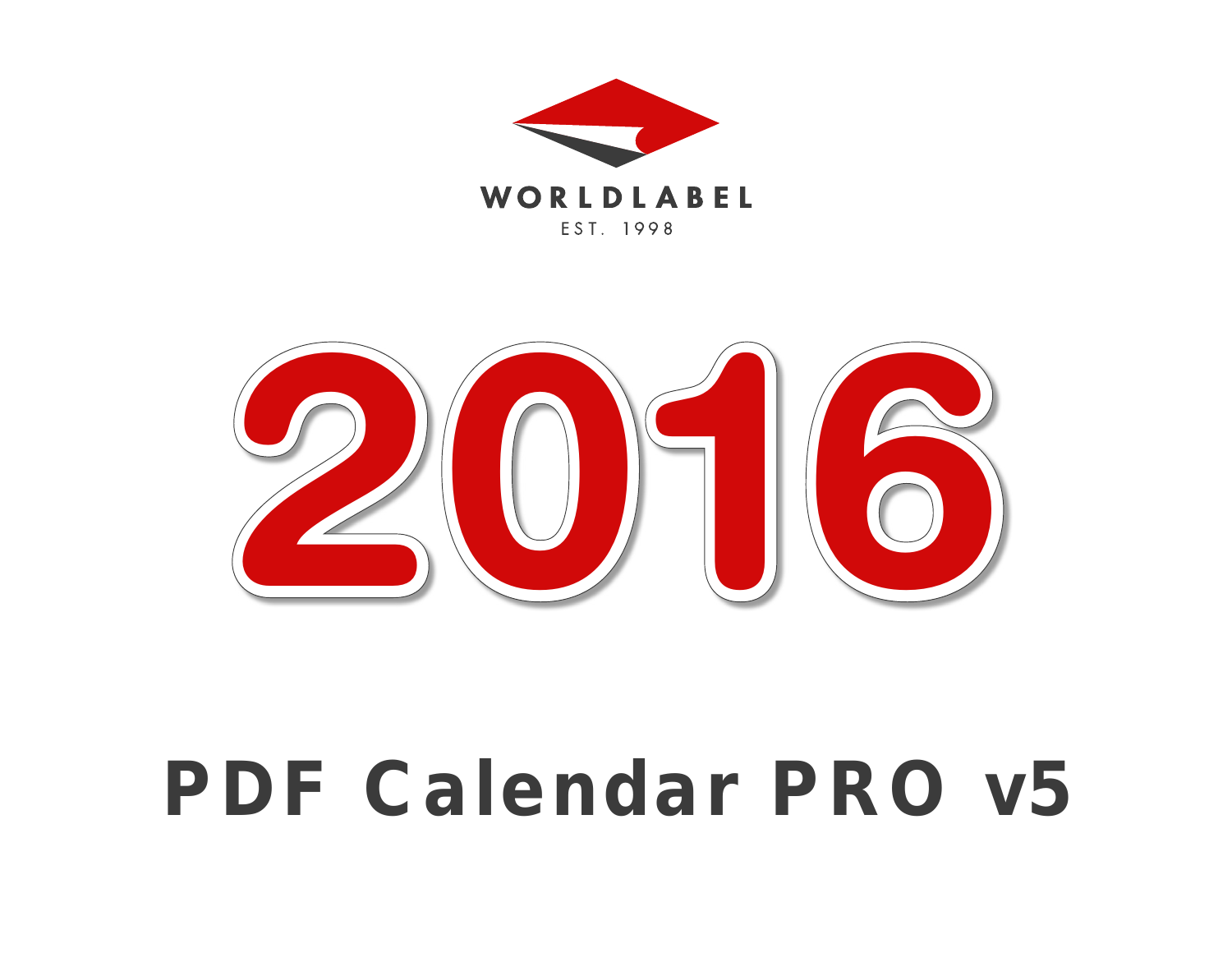### HOW TO CUSTOMIZE THIS CALENDAR: 1. Make sure highlight field is on. 2. You can change an text "PDF Calendar PRO v5", and also a font type, sizes, colour, alignment etc — just press Ctrl+E and select in toolbar "Form Field Text Properties" appearance necessary to you. 3. To find month you need quickly, use the Table of Contents. You can also go to the next month or previous month by clicking on the small calendar on each page. 4. You can change text in all fillable fields, and also a font type, sizes, colour, alignment and etc — just press Ctrl+E and select in toolbar "Form Field Text Properties" appearance necessary to you. 5. Enjoy  $\div$ ) **Table** of Contents [January](#page-2-0) [February](#page-3-0) [March](#page-4-0) [April](#page-5-0) **[May](#page-6-0)** [June](#page-7-0) [July](#page-8-0) [August](#page-9-0) [September](#page-10-0) **[October](#page-11-0)** [November](#page-12-0) [December](#page-13-0)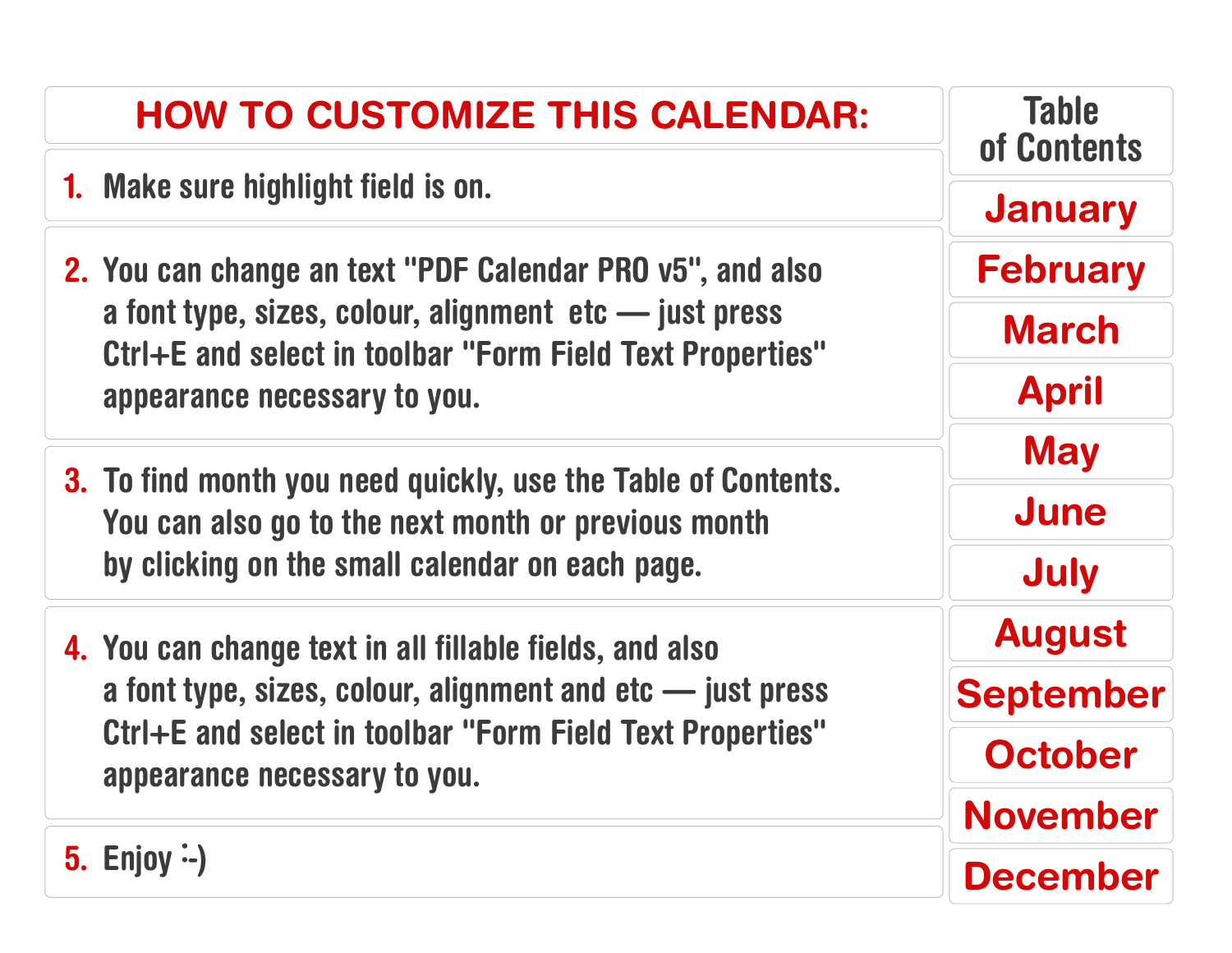| V |  |
|---|--|
|   |  |

 $\boxed{\mathsf{Sun}}$  Mon Tue Wed Thu Fri  $\boxed{\mathsf{Sat}}$ 

7 8 9 10 11 12 13  $\mid$  14  $\mid$  15  $\mid$  16  $\mid$  17  $\mid$  18  $\mid$  19  $\mid$  20  $\mid$  $21$  22 23 24 25 26 27

28 29

 $1 \ 2 \ 3 \ 4 \ 5 \ 6$ 

<span id="page-2-0"></span>

| <b>Sun Mon Tue Wed Thu Fri Sat</b> |  |             |  |
|------------------------------------|--|-------------|--|
|                                    |  | $1$ 2 3 4 5 |  |
| $6$ 7 8 9 10 11 12                 |  |             |  |
| $13$ $14$ $15$ $16$ $17$ $18$ $19$ |  |             |  |
| $\boxed{20}$ 21 22 23 24 25 26     |  |             |  |
| $27$ 28 29 30 31                   |  |             |  |

| <b>January 2016</b> |  |
|---------------------|--|
|---------------------|--|

| <b>Sunday</b> | <b>Monday</b>           | <b>Tuesday</b> | Wednesday | <b>Thursday</b> | <b>Friday</b> | <b>Saturday</b> |
|---------------|-------------------------|----------------|-----------|-----------------|---------------|-----------------|
|               |                         |                |           |                 | ◀             | 2               |
| 3             | $\overline{\mathbf{4}}$ | 5              | 6         | 7               | 8             | 9               |
| 10            | 11                      | 12             | 13        | 14              | 15            | 16              |
| 17            | 18                      | 19             | 20        | 21              | 22            | 23              |
| 24            | 25                      | 26             | 27        | 28              | 29            | 30              |
| 31            |                         |                |           |                 |               |                 |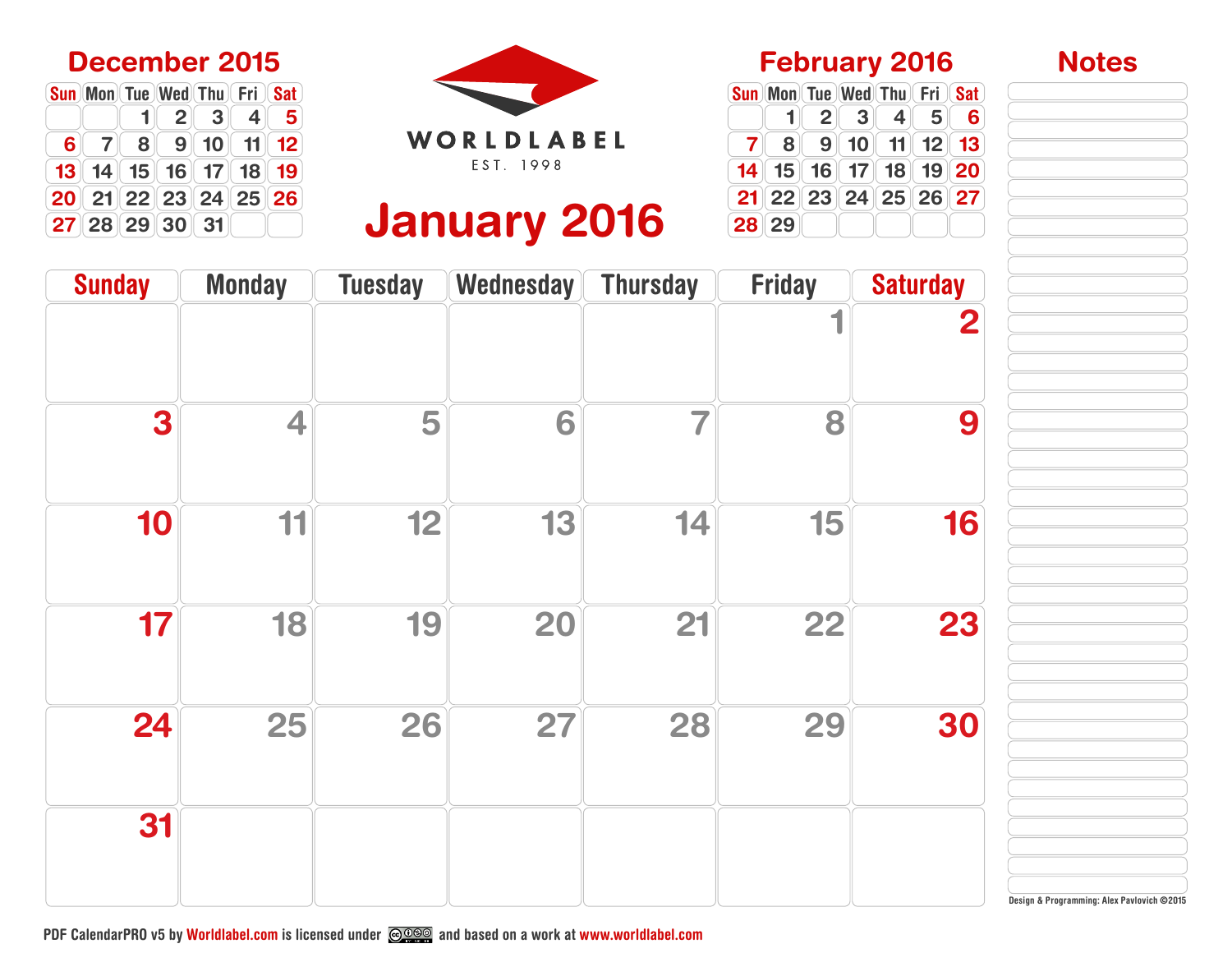$S$ un $(M$ on $T$ ue $(Wed)$ Thu $F$ Fri $\overline{S}$ Sat

 $6$  7 8 9 10 11 12  $\vert$  13 || 14 || 15 || 16 || 17 || 18 || 19  $\mid$  20  $\mid$  21  $\mid$  22  $\mid$  23  $\mid$  24  $\mid$  25  $\mid$  26

 $(27)$  28  $29$  30  $\,$  31

 $1 \ 2 \ 3 \ 4 \ 5$ 



<span id="page-3-0"></span>

|                |                      |  | Sun Mon Tue Wed Thu Fri (Sat                                                                                    |                |
|----------------|----------------------|--|-----------------------------------------------------------------------------------------------------------------|----------------|
|                |                      |  |                                                                                                                 | $\overline{2}$ |
| 3 <sup>1</sup> | $\blacktriangleleft$ |  | $5$ 6 7 8 9                                                                                                     |                |
|                |                      |  | $\overline{10}$ $\overline{11}$ $\overline{12}$ $\overline{13}$ $\overline{14}$ $\overline{15}$ $\overline{16}$ |                |
|                |                      |  | $\overline{17}$ $\overline{18}$ $\overline{19}$ $\overline{20}$ $\overline{21}$ $\overline{22}$ $\overline{23}$ |                |
|                |                      |  | $\boxed{24}\boxed{25}\boxed{26}\boxed{27}\boxed{28}\boxed{29}\boxed{30}$                                        |                |
| 31             |                      |  |                                                                                                                 |                |

| <b>Sunday</b> | <b>Monday</b> | <b>Tuesday</b>          | Wednesday | <b>Thursday</b> | <b>Friday</b> | <b>Saturday</b> |
|---------------|---------------|-------------------------|-----------|-----------------|---------------|-----------------|
|               | 1             | $\overline{\mathbf{2}}$ | 3         | 4               | 5             | 6               |
| 7             | 8             | 9                       | 10        | 11              | 12            | 13              |
| 14            | 15            | 16                      | 17        | 18              | 19            | 20              |
| 21            | 22            | 23                      | 24        | 25              | 26            | 27              |
| 28            | 29            |                         |           |                 |               |                 |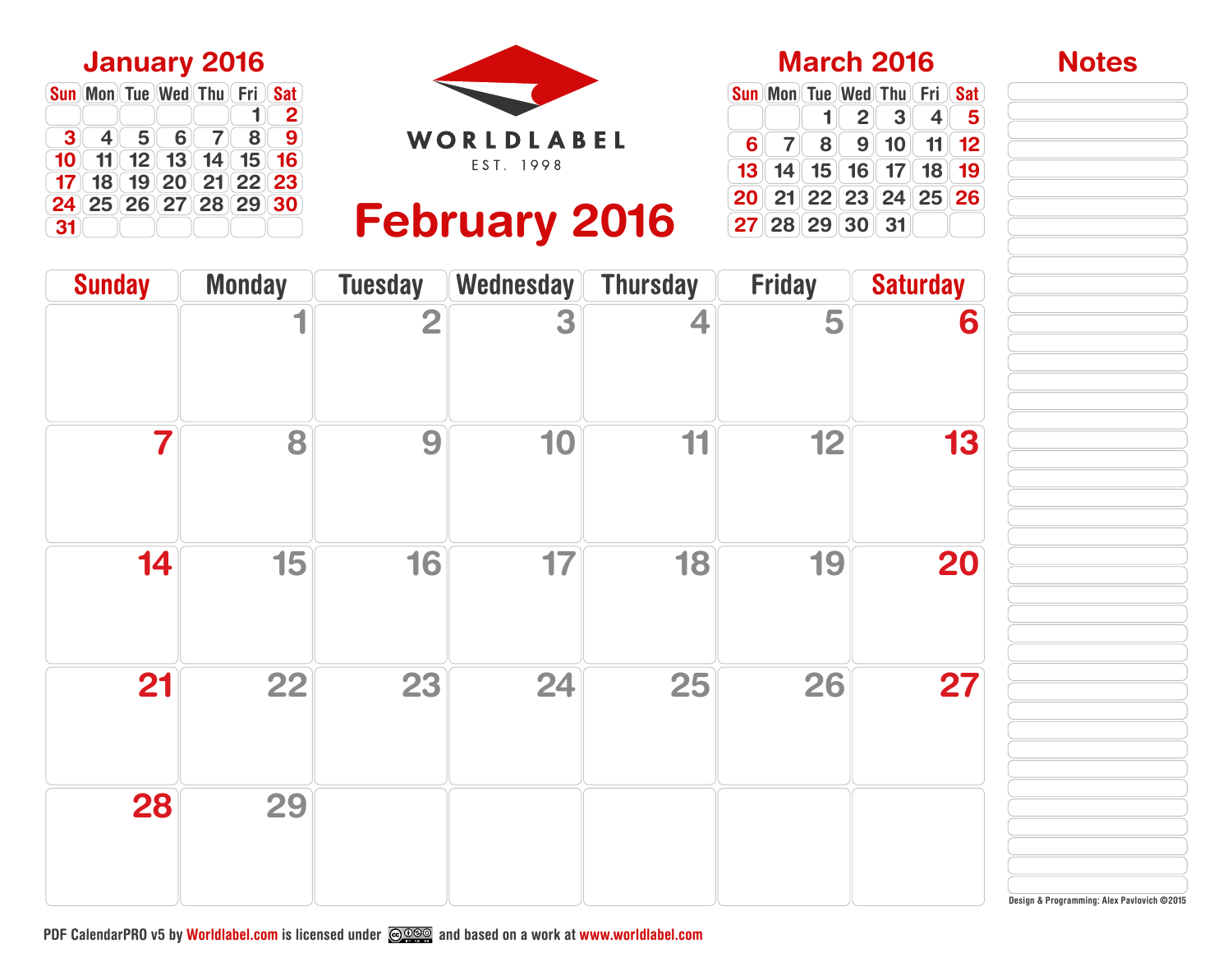|--|

**April 2016** 

 $\boxed{\mathsf{Sun}}$  Mon Tue Wed Thu Fri  $\boxed{\mathsf{Sat}}$ 

 $3 \ 4 \ 5 \ 6 \ 7 \ 8$  $10$  11 12 13 14 15 16  $17$   $18$   $19$   $20$   $21$   $22$   $23$  $[24] 25] 26] 27] 28] 29] 30$ 

 $\begin{array}{c|c} \hline \mathbf{1} & \mathbf{2} \\ \hline \mathbf{8} & \mathbf{9} \end{array}$ 



# March 2016

<span id="page-4-0"></span>

| <b>February 2016</b>               |  |                         |  |  |  |  |
|------------------------------------|--|-------------------------|--|--|--|--|
| Sun Mon Tue Wed Thu Fri Sat        |  |                         |  |  |  |  |
|                                    |  | $1 \ 2 \ 3 \ 4 \ 5 \ 6$ |  |  |  |  |
| $7$ $8$ $9$ $10$ $11$ $12$ $13$    |  |                         |  |  |  |  |
| $14$ $15$ $16$ $17$ $18$ $19$ $20$ |  |                         |  |  |  |  |
| $21$ 22 23 24 25 26 27             |  |                         |  |  |  |  |

28 29

| <b>Sunday</b> | <b>Monday</b> | <b>Tuesday</b> | Wednesday               | <b>Thursday</b> | <b>Friday</b> | <b>Saturday</b> |
|---------------|---------------|----------------|-------------------------|-----------------|---------------|-----------------|
|               |               |                | $\overline{\mathbf{2}}$ | 3               | 4             | 5               |
| 6             | 7             | 8              | 9                       | 10              | 11            | 12              |
| 13            | 14            | 15             | 16                      | 17              | 18            | 19              |
| 20            | 21            | 22             | 23                      | 24              | 25            | 26              |
| 27            | 28            | 29             | 30                      | 31              |               |                 |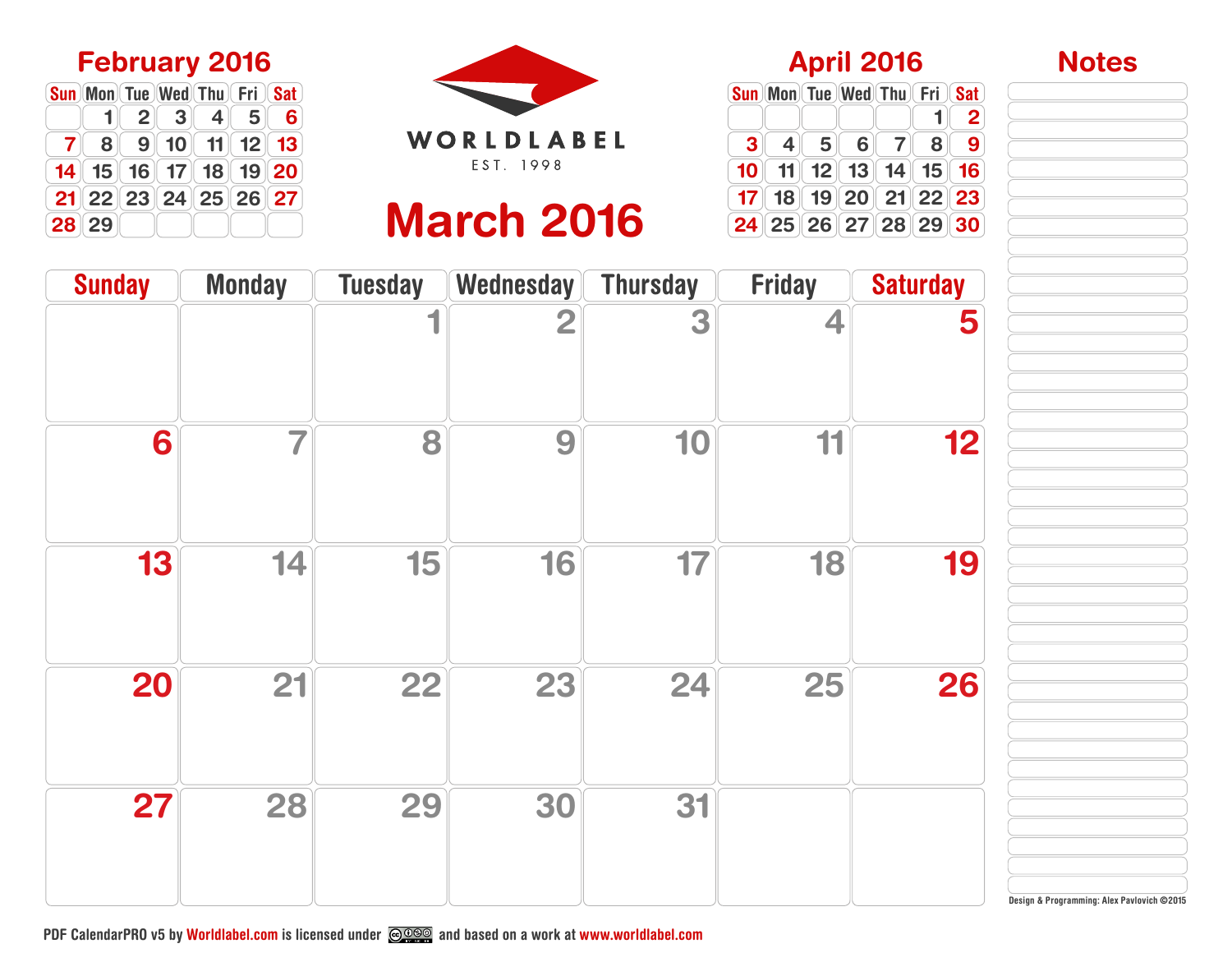| O1<br>п |
|---------|
|         |

**May 2016** 1 2 Sun Mon Tue Wed Thu Fri Sat 1  $| 2 | 3 | 4 | 5 | 6 | 7$ 8 9 10 11 12 13 14  $15 \ 16 \ 17 \ 18 \ 19 \ 20 \ 21$  $[$  22 $[$  23 $]$  24 $[$  25 $]$  26 $[$  27 $]$  28 $\,$ 

 $\left[ 29\right] 30$   $\left[ 31\right]$ 



## April 2016

<span id="page-5-0"></span>

|  | <b>March 2016</b>                                                                      |  |  |
|--|----------------------------------------------------------------------------------------|--|--|
|  | Sun Mon Tue Wed Thu Fri Sat                                                            |  |  |
|  | $1 \ 2 \ 3 \ 4 \ 5$                                                                    |  |  |
|  | $\boxed{6}$ $\boxed{7}$ $\boxed{8}$ $\boxed{9}$ $\boxed{10}$ $\boxed{11}$ $\boxed{12}$ |  |  |
|  | $\fbox{13}$ $\fbox{14}$ $\fbox{15}$ $\fbox{16}$ $\fbox{17}$ $\fbox{18}$ $\fbox{19}$    |  |  |
|  | $[20]$ 21 $[22]$ 23 $[24]$ 25 $[26]$                                                   |  |  |
|  | $\boxed{27}$ 28 29 30 31                                                               |  |  |

| <b>Sunday</b> | <b>Monday</b> | <b>Tuesday</b> | Wednesday | <b>Thursday</b> | <b>Friday</b> | <b>Saturday</b> |
|---------------|---------------|----------------|-----------|-----------------|---------------|-----------------|
|               |               |                |           |                 |               | 2               |
| 3             | 4             | 5              | 6         | 7               | 8             | 9               |
| 10            | 11            | 12             | 13        | 14              | 15            | 16              |
| 17            | 18            | 19             | 20        | 21              | 22            | 23              |
| 24            | 25            | 26             | 27        | 28              | 29            | 30              |

Design & Programming: Alex Pavlovich ©2015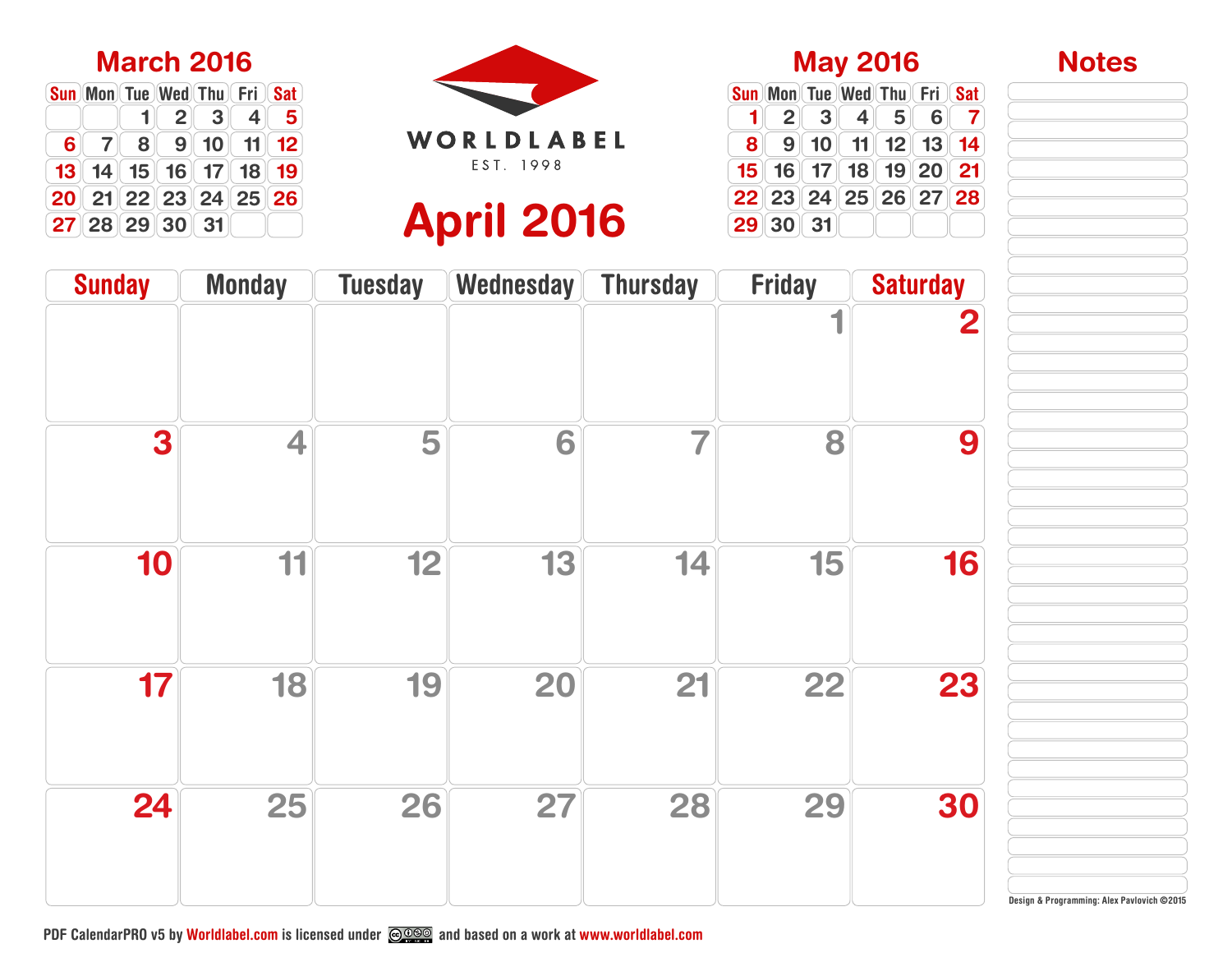$S$ un $(M$ on $T$ ue $(Wed)$ Thu $(T$ Fri $\overline{S}$ Sat

5 6 7 8 9 10 11  $12$  13 14 15 16 16 17 18  $19|20|21|22|23|24|25$ 

 $(26\,27\,28\,29\,30)$ 

 $1 \ 2 \ 3 \ 4$ 



April 2016 June 2016 WORLDLABEL EST. 1998

May 2016

<span id="page-6-0"></span>

| Sun Mon Tue Wed Thu Fri Sat                                                                |  |  |                |
|--------------------------------------------------------------------------------------------|--|--|----------------|
|                                                                                            |  |  | $\overline{2}$ |
| $3$ 4 5 6 7 8 9                                                                            |  |  |                |
| $10$ $11$ $12$ $13$ $14$ $15$ $16$                                                         |  |  |                |
| $17$ $18$ $19$ $20$ $21$ $22$ $23$                                                         |  |  |                |
| $\boxed{24}$ $\boxed{25}$ $\boxed{26}$ $\boxed{27}$ $\boxed{28}$ $\boxed{29}$ $\boxed{30}$ |  |  |                |

| <b>Sunday</b> | <b>Monday</b> | <b>Tuesday</b> | <b>Wednesday</b> | <b>Thursday</b> | <b>Friday</b> | <b>Saturday</b> |
|---------------|---------------|----------------|------------------|-----------------|---------------|-----------------|
|               | 2             | 3              | 4                | 5               | 6             |                 |
| 8             | 9             | 10             | 11               | 12              | 13            | 14              |
| 15            | 16            | 17             | 18               | 19              | 20            | 21              |
| 22            | 23            | 24             | 25               | 26              | 27            | 28              |
| 29            | 30            | 31             |                  |                 |               |                 |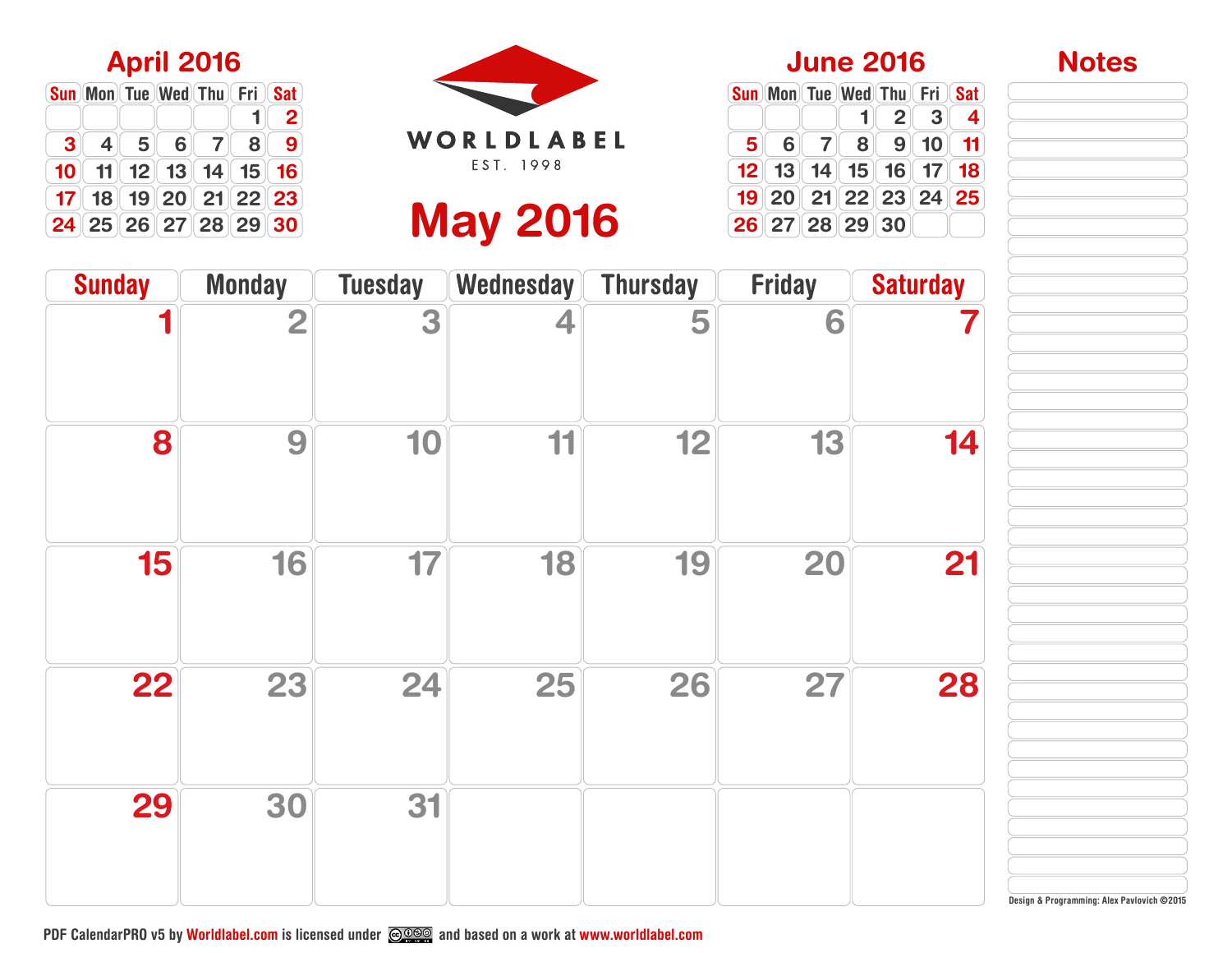| <b>Notes</b> |
|--------------|
|--------------|

Sun Mon Tue Wed Thu Fri Sat

 $\boxed{10}$   $\boxed{11}$   $\boxed{12}$   $\boxed{13}$   $\boxed{14}$   $\boxed{15}$   $\boxed{16}$  $\boxed{17}$   $\boxed{18}$   $\boxed{19}$   $\boxed{20}$   $\boxed{21}$   $\boxed{22}$   $\boxed{23}$  $\boxed{24}\boxed{25}\boxed{26}\boxed{27}\boxed{28}\boxed{29}\boxed{30}$ 

 $\boxed{3}$  4  $\boxed{5}$  6  $\boxed{7}$ 

31

| Sat<br>Fri                                               |                                            |  |
|----------------------------------------------------------|--------------------------------------------|--|
|                                                          |                                            |  |
| $\begin{array}{c}\n 2 \\ 9 \\ \hline\n 16\n \end{array}$ |                                            |  |
| 8                                                        |                                            |  |
| $\overline{\mathbf{15}}$                                 |                                            |  |
| 22<br>23                                                 |                                            |  |
| 29<br>30                                                 |                                            |  |
|                                                          |                                            |  |
|                                                          |                                            |  |
|                                                          |                                            |  |
|                                                          |                                            |  |
| rday                                                     |                                            |  |
|                                                          |                                            |  |
| 4                                                        |                                            |  |
|                                                          |                                            |  |
|                                                          |                                            |  |
|                                                          |                                            |  |
|                                                          |                                            |  |
|                                                          |                                            |  |
|                                                          |                                            |  |
|                                                          |                                            |  |
| 11                                                       |                                            |  |
|                                                          |                                            |  |
|                                                          |                                            |  |
|                                                          |                                            |  |
|                                                          |                                            |  |
|                                                          |                                            |  |
|                                                          |                                            |  |
| 18                                                       |                                            |  |
|                                                          |                                            |  |
|                                                          |                                            |  |
|                                                          |                                            |  |
|                                                          |                                            |  |
|                                                          |                                            |  |
|                                                          |                                            |  |
| 25                                                       |                                            |  |
|                                                          |                                            |  |
|                                                          |                                            |  |
|                                                          |                                            |  |
|                                                          |                                            |  |
|                                                          |                                            |  |
|                                                          |                                            |  |
|                                                          |                                            |  |
|                                                          |                                            |  |
|                                                          |                                            |  |
|                                                          |                                            |  |
|                                                          |                                            |  |
|                                                          |                                            |  |
|                                                          | Design & Programming: Alex Pavlovich ©2015 |  |



### June 2016

<span id="page-7-0"></span>

|                                    | <b>May ZUID</b> |                                                                                 |
|------------------------------------|-----------------|---------------------------------------------------------------------------------|
| <b>Sun Mon Tue Wed Thu Fri Sat</b> |                 |                                                                                 |
|                                    |                 | $2 \begin{bmatrix} 3 \\ 4 \\ 5 \\ 6 \end{bmatrix}$ 7                            |
|                                    |                 | $\bf{8}$   $\bf{9}$   $\bf{10}$   $\bf{11}$   $\bf{12}$   $\bf{13}$   $\bf{14}$ |
|                                    |                 | $15$ $16$ $17$ $18$ $19$ $20$ $21$                                              |
| $22\,23\,24\,25\,26\,27\,28$       |                 |                                                                                 |
| 29 30 31                           |                 |                                                                                 |

| <b>Sunday</b> | <b>Monday</b> | <b>Tuesday</b> | Wednesday | <b>Thursday</b> | <b>Friday</b> | <b>Saturday</b> |
|---------------|---------------|----------------|-----------|-----------------|---------------|-----------------|
|               |               |                |           | 2               | 3             | 4               |
| 5             | 6             | 7              | 8         | 9               | 10            | 11              |
| 12            | 13            | 14             | 15        | 16              | 17            | 18              |
| 19            | 20            | 21             | 22        | 23              | 24            | 25              |
| 26            | 27            | 28             | 29        | 30              |               |                 |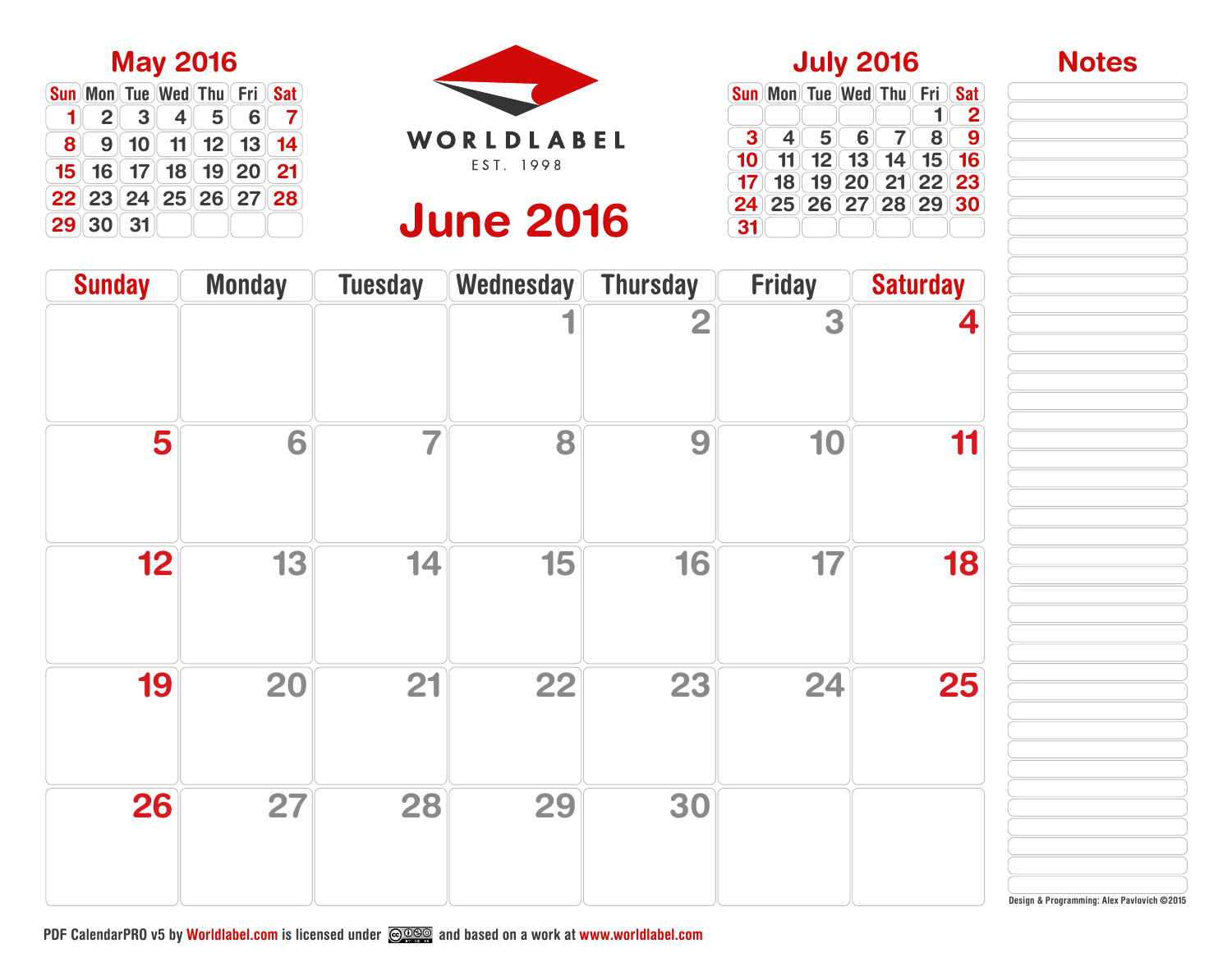Sun Mon Tue Wed Thu Fri Sat

 8 9 10 11 12 13 15  $16$  16 17 18 19 20 22 23 24 25 26 27

29 30 31

 $1 \ 2 \ 3 \ 4 \ 5 \ 6$ 



<span id="page-8-0"></span>

| $S$ un $\mathsf{Mon}(\mathsf{Tue})$ Wed $\mathsf{Tri}$ Fri $\mathsf{Cat}$                                                                       |  |                 |  |
|-------------------------------------------------------------------------------------------------------------------------------------------------|--|-----------------|--|
|                                                                                                                                                 |  | $1 \ 2 \ 3 \ 4$ |  |
| $\begin{bmatrix} 5 \end{bmatrix}$ 6 $\begin{bmatrix} 7 \end{bmatrix}$ 8 $\begin{bmatrix} 9 \end{bmatrix}$ 10 $\begin{bmatrix} 11 \end{bmatrix}$ |  |                 |  |
| $12$ $13$ $14$ $15$ $16$ $17$ $18$                                                                                                              |  |                 |  |
| $19\overline{)20\overline{)}21\overline{)22\overline{)}23\overline{)}24\overline{)}25}$                                                         |  |                 |  |
| $\boxed{26}$ 27 28 29 30                                                                                                                        |  |                 |  |

| <b>Sunday</b> | <b>Monday</b> | <b>Tuesday</b> | Wednesday | <b>Thursday</b> | <b>Friday</b>            | <b>Saturday</b> |
|---------------|---------------|----------------|-----------|-----------------|--------------------------|-----------------|
|               |               |                |           |                 | $\overline{\phantom{a}}$ | 2               |
| 3             | 4             | 5              | 6         | $\overline{7}$  | 8                        | 9               |
| 10            | 11            | 12             | 13        | 14              | 15                       | 16              |
| 17            | 18            | 19             | 20        | 21              | 22                       | 23              |
| 24            | 25            | 26             | 27        | 28              | 29                       | 30              |
| 31            |               |                |           |                 |                          |                 |

Design & Programming: Alex Pavlovich ©2015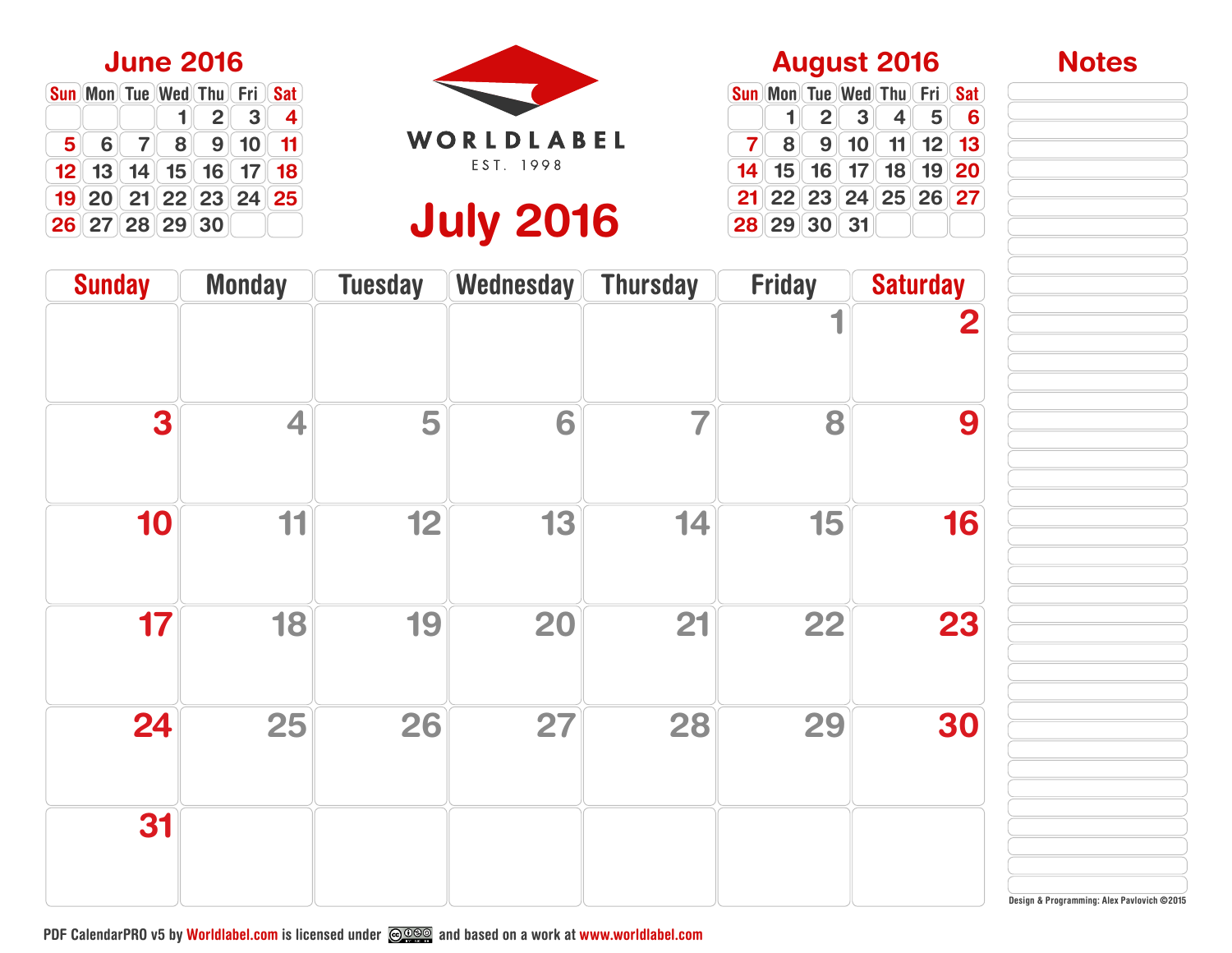$\boxed{\mathsf{Sun}}$  Mon Tue Wed Thu Fri  $\boxed{\mathsf{Sat}}$ 

 $4 5 6 7 8 9 10$ **11 | 12 | 13 | 14 | 15 | 16 | 17 |**  $18$  19 20 21 22 23 24

 $(\bm{25} \vert \bm{26} \vert \bm{27} \vert \bm{28} \vert \bm{29} \vert \bm{30})$ 

 $1 \ 2 \ 3$ 

July 2016 September 2016 WORLDLABEL EST. 1998

## August 2016



<span id="page-9-0"></span>

| $(\textsf{Sun})(\textsf{Mon})(\textsf{True})(\textsf{Wed})(\textsf{Tri})(\textsf{Sat})$ |                         |  |              |
|-----------------------------------------------------------------------------------------|-------------------------|--|--------------|
|                                                                                         |                         |  | $\mathbf{2}$ |
| 3 <sup>  </sup>                                                                         | $ 4 $ 5 $ 6 $ 7 $ 8 $ 9 |  |              |
| $10$ $11$ $12$ $13$ $14$ $15$ $16$                                                      |                         |  |              |
| $17)$ $18)$ $19)$ $20)$ $21)$ $22)$ $23)$                                               |                         |  |              |
| $\boxed{24} \boxed{25} \boxed{26} \boxed{27} \boxed{28} \boxed{29} \boxed{30}$          |                         |  |              |
| 31                                                                                      |                         |  |              |

| <b>Sunday</b> | <b>Monday</b> | <b>Tuesday</b>          | Wednesday | <b>Thursday</b> | <b>Friday</b> | <b>Saturday</b> |
|---------------|---------------|-------------------------|-----------|-----------------|---------------|-----------------|
|               |               | $\overline{\mathbf{2}}$ | 3         | 4               | 5             | 6               |
| 7             | 8             | 9                       | 10        | 11              | 12            | 13              |
| 14            | 15            | 16                      | 17        | 18              | 19            | 20              |
| 21            | 22            | 23                      | 24        | 25              | 26            | 27              |
| 28            | 29            | 30                      | 31        |                 |               |                 |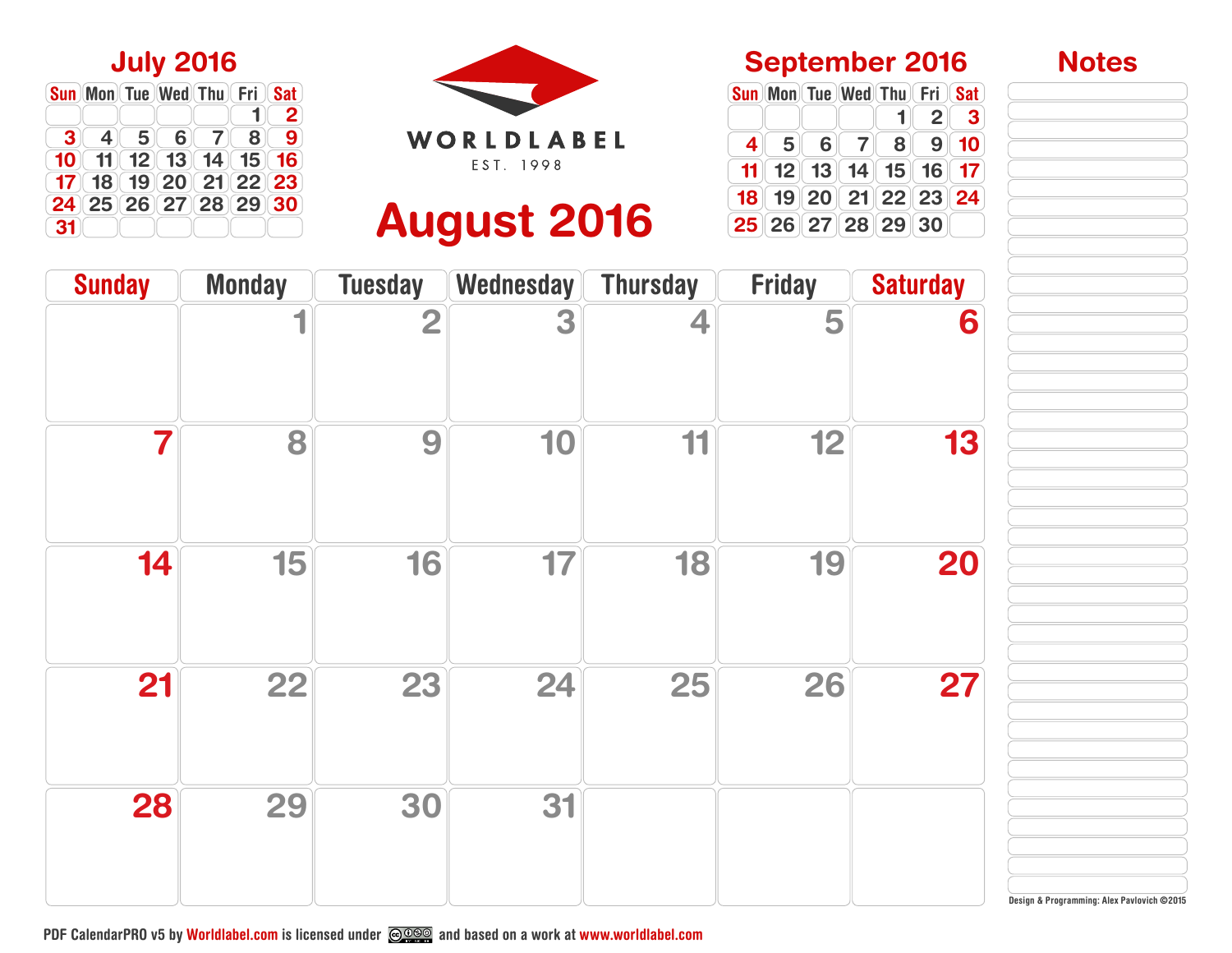Sun Mon Tue Wed Thu Fri Sat

 $2$  3 4 5 6 7 8  $9 \mid 10 \mid 11 \mid 12 \mid 13 \mid 14 \mid 15$  $\boxed{16}$   $\boxed{17}$   $\boxed{18}$   $\boxed{19}$   $\boxed{20}$   $\boxed{21}$   $\boxed{22}$  $\boxed{23}\boxed{24}\boxed{25}\boxed{26}\boxed{27}\boxed{28}\boxed{29}$ 

 $\overline{30}$   $\overline{31}$ 

1



<span id="page-10-0"></span>

| Sun Mon Tue Wed Thu Fri Sat |  |                                                     |  |  |
|-----------------------------|--|-----------------------------------------------------|--|--|
|                             |  | $1 \ 2 \ 3 \ 4 \ 5 \ 6$                             |  |  |
|                             |  | $\overline{7}$ 8 9 10 11 12 13                      |  |  |
|                             |  | $14$ $15$ $16$ $17$ $18$ $19$ $20$                  |  |  |
|                             |  | 21  22  23  24  25  26  27                          |  |  |
|                             |  | $\boxed{28}$ $\boxed{29}$ $\boxed{30}$ $\boxed{31}$ |  |  |

### September 2016

| <b>Sunday</b> | <b>Monday</b> | <b>Tuesday</b> | <b>Wednesday</b> | <b>Thursday</b> | <b>Friday</b> | <b>Saturday</b> |
|---------------|---------------|----------------|------------------|-----------------|---------------|-----------------|
|               |               |                |                  |                 | 2             | 3               |
| 4             | 5             | 6              | 7                | 8               | 9             | 10              |
| 11            | 12            | 13             | 14               | 15              | 16            | 17              |
| 18            | 19            | 20             | 21               | 22              | 23            | 24              |
| 25            | 26            | 27             | 28               | 29              | 30            |                 |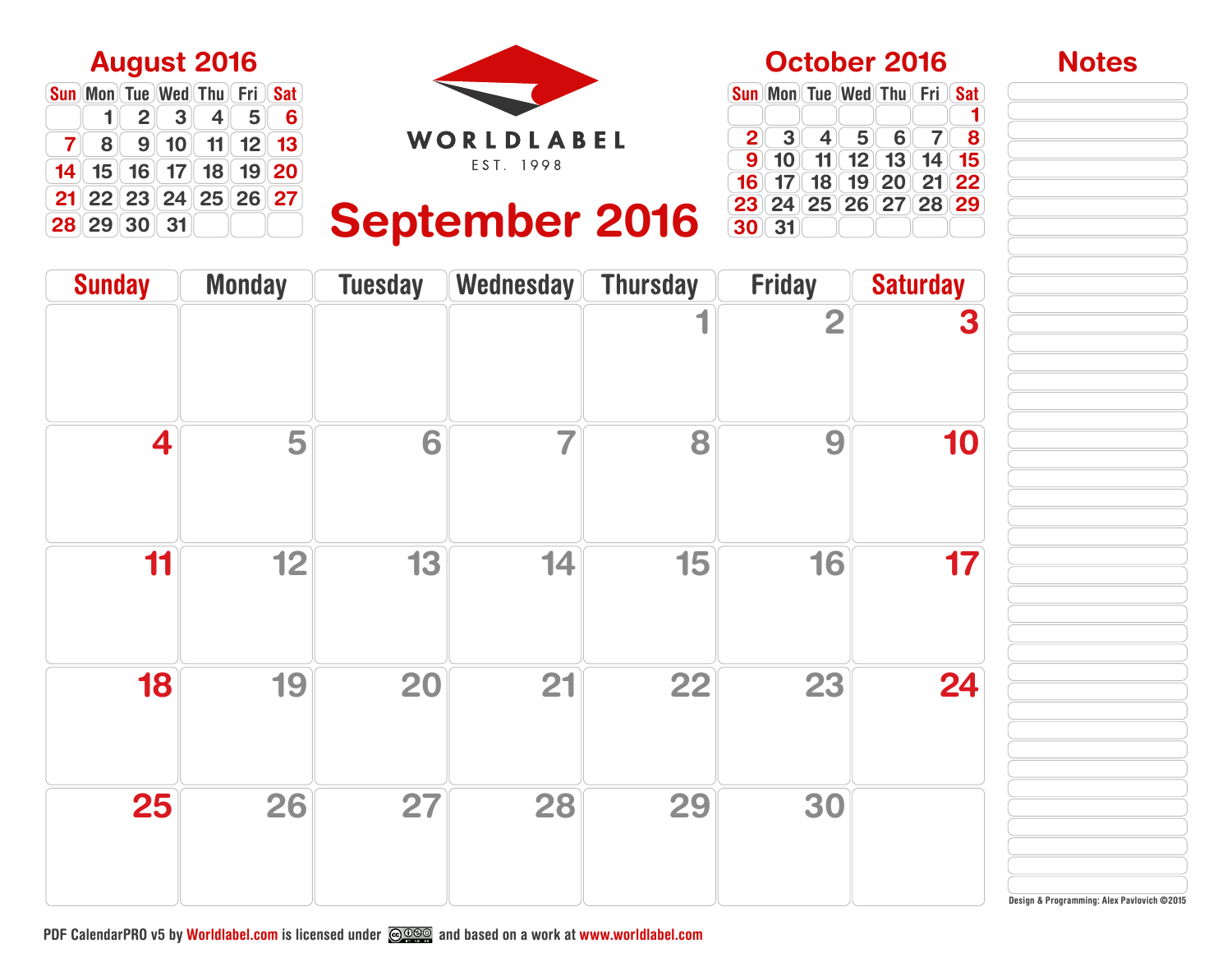$S$ un $(M$ on $T$ ue $(Wed)$ Thu $(T$ Fri $(Gat)$ 

 $6$  7 8 9 10 11 12  $\mid$  13  $\mid$  14  $\mid$  15  $\mid$  16  $\mid$  17  $\mid$  18  $\mid$  19  $\mid$  20  $\mid$  21  $\mid$  22  $\mid$  23  $\mid$  24  $\mid$  25  $\mid$  26

 $27$  28 29 30

 $1 \ 2 \ 3 \ 4 \ 5$ 

<span id="page-11-0"></span>September 2016 November 2016 WORLDLABEL EST. 1998

October 2016

| <b>Sun Mon Tue Wed Thu Fri Sat</b>                                            |  |  |                     |
|-------------------------------------------------------------------------------|--|--|---------------------|
|                                                                               |  |  | $1 \vert 2 \vert 3$ |
| $4$ 5 6 7 8 9 10                                                              |  |  |                     |
| <b>11</b> $\mid$ 12 $\mid$ 13 $\mid$ 14 $\mid$ 15 $\mid$ 16 $\mid$ 17 $\mid$  |  |  |                     |
| $18$ $19$ $20$ $21$ $22$ $23$ $24$                                            |  |  |                     |
| $\boxed{25}$ $\boxed{26}$ $\boxed{27}$ $\boxed{28}$ $\boxed{29}$ $\boxed{30}$ |  |  |                     |

| <b>Sunday</b>  | <b>Monday</b> | <b>Tuesday</b>          | Wednesday | <b>Thursday</b> | <b>Friday</b> | <b>Saturday</b> |
|----------------|---------------|-------------------------|-----------|-----------------|---------------|-----------------|
|                |               |                         |           |                 |               |                 |
| $\overline{2}$ | 3             | $\overline{\mathbf{4}}$ | 5         | 6               | 7             | 8               |
| 9              | 10            | 11                      | 12        | 13              | 14            | 15              |
| 16             | 17            | 18                      | 19        | 20              | 21            | 22              |
| 23             | 24            | 25                      | 26        | 27              | 28            | 29              |
| 30             | 31            |                         |           |                 |               |                 |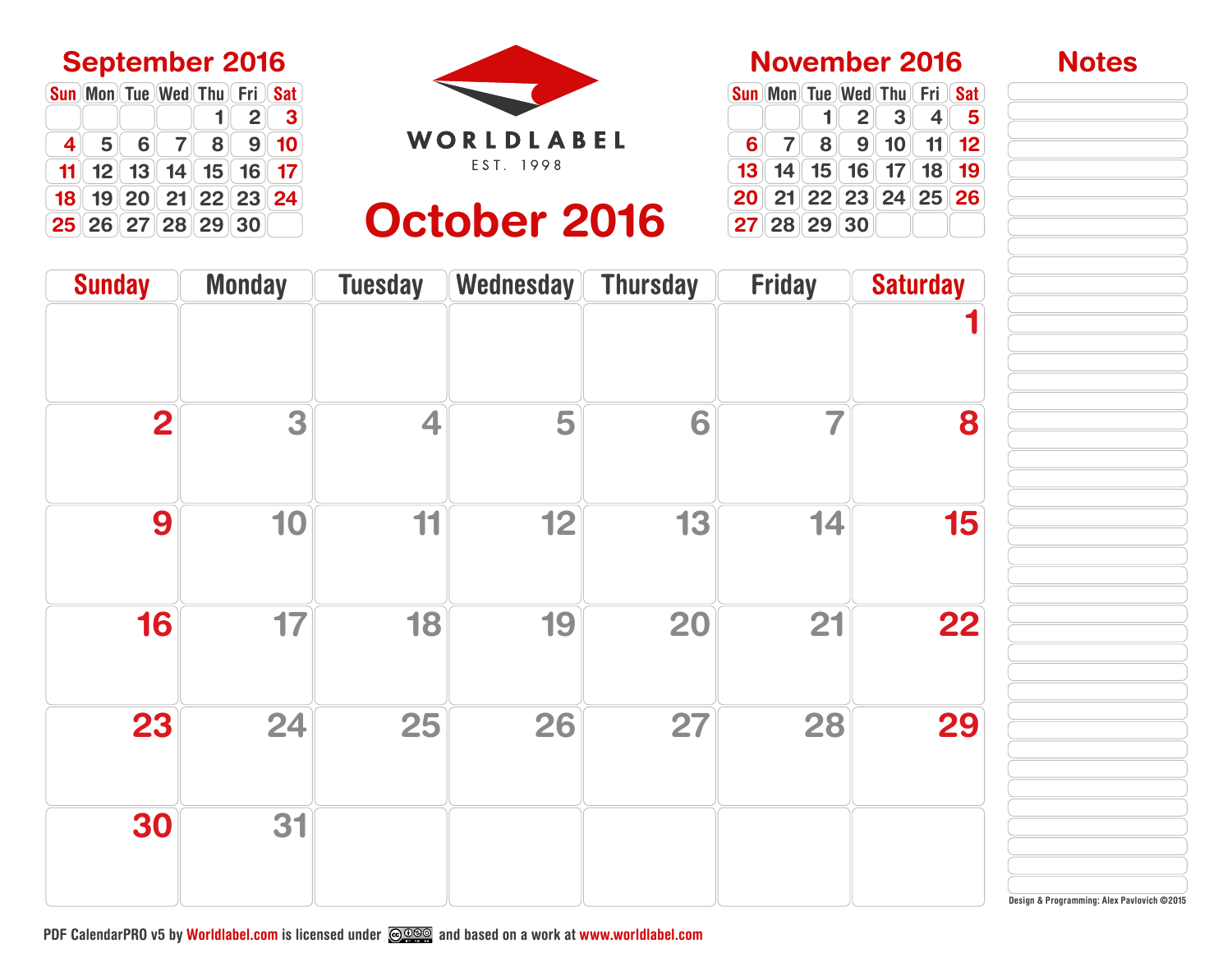$S$ un $(M$ on $T$ ue $(Wed)$ Thu $(T$ Fri $\overline{S}$ Sat

4 || 5 || 6 || 7 || 8 || 9 || 10 11 12 13 14 15 16 17  $18$  19 20 21 22 23 24  $\left[\,25\right]\!\left[26\right]\!\left[27\right]\!\left[28\right]\!\left[29\right]\!\left[30\right]\!\left[31\right]$ 

 $1 \ 2 \ 3$ 

<span id="page-12-0"></span>

| Sun Mon Tue Wed Thu Fri Sat                                              |  |  |  |
|--------------------------------------------------------------------------|--|--|--|
|                                                                          |  |  |  |
| $2$ 3 4 5 6 7 8                                                          |  |  |  |
| $9(10)$ $11(12)$ $13(14)$ $15$                                           |  |  |  |
| $16$ $17$ $18$ $19$ $20$ $21$ $22$                                       |  |  |  |
| $\boxed{23}\boxed{24}\boxed{25}\boxed{26}\boxed{27}\boxed{28}\boxed{29}$ |  |  |  |
| $30\vert 31\vert$                                                        |  |  |  |

### November 2016

| <b>Sunday</b> | <b>Monday</b> | <b>Tuesday</b> | <b>Wednesday</b> | <b>Thursday</b> | <b>Friday</b> | <b>Saturday</b> |
|---------------|---------------|----------------|------------------|-----------------|---------------|-----------------|
|               |               |                | 2                | 3               | 4             | 5               |
| 6             | 7             | 8              | 9                | 10              | 11            | 12              |
| 13            | 14            | 15             | 16               | 17              | 18            | 19              |
| 20            | 21            | 22             | 23               | 24              | 25            | 26              |
| 27            | 28            | 29             | 30               |                 |               |                 |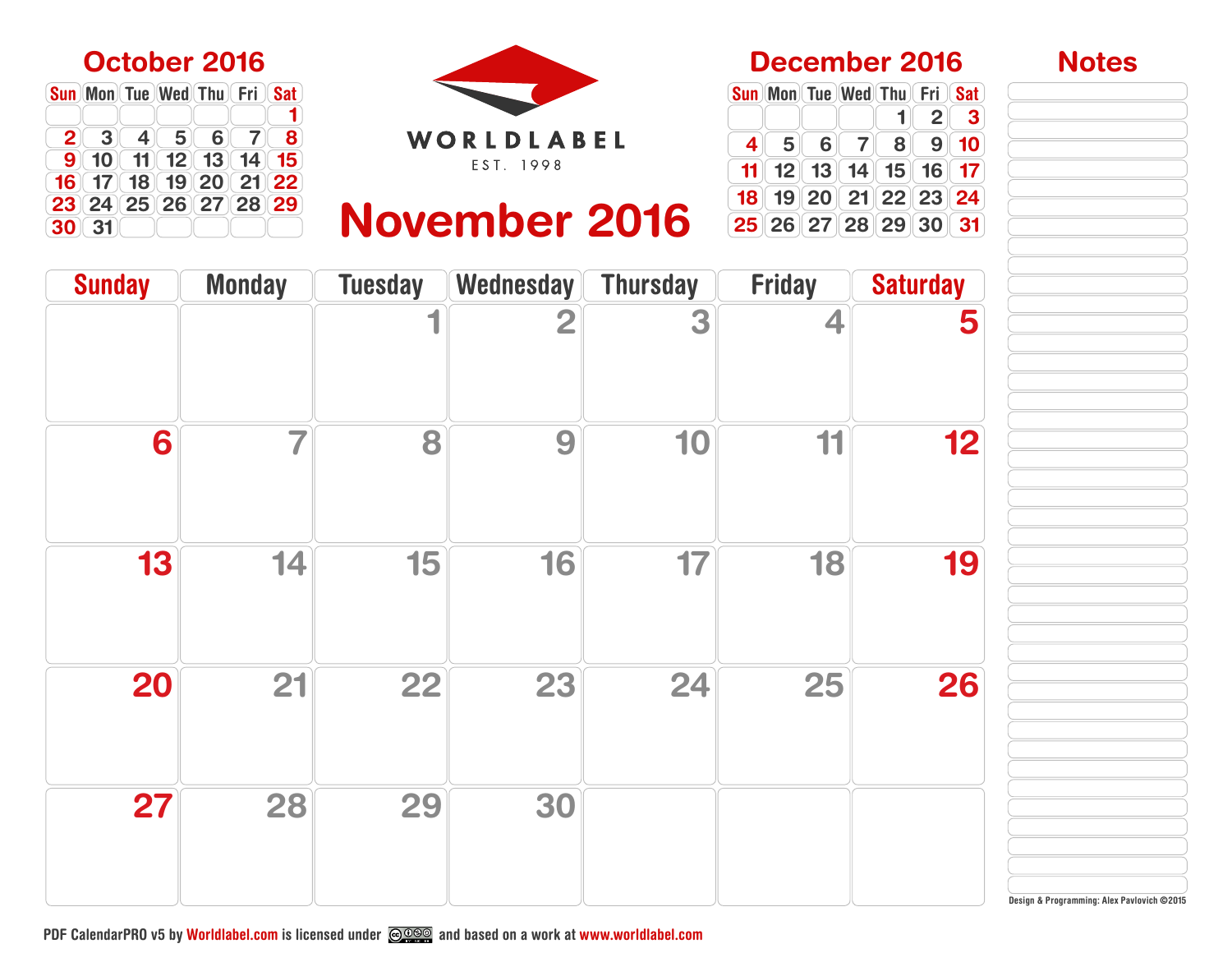$S$ un $(M$ on $T$ ue $(Wed)$ Thu $(T$ Fri $(Gat)$ 1  $| 2 | 3 | 4 | 5 | 6 | 7$ 8 9 10 11 12 13 14  $15$  16 17 18 19 20 21  $\mid$  22  $\mid$  23  $\mid$  24  $\mid$  25  $\mid$  26  $\mid$  27  $\mid$  28

 $\left[29\right]30\right[31]$ 

<span id="page-13-0"></span>November 2016 **January 2017** WORLDLABEL EST. 1998

| $S$ un $\mathsf{Mon}(T$ ue $\mathsf{Wed}(T$ hu $\mathsf{Fin}(Sat)$                                              |                     |  |  |
|-----------------------------------------------------------------------------------------------------------------|---------------------|--|--|
|                                                                                                                 | $1 \ 2 \ 3 \ 4 \ 5$ |  |  |
| $6$ 7 8 9 10 11 12                                                                                              |                     |  |  |
| $\overline{13}$ $\overline{14}$ $\overline{15}$ $\overline{16}$ $\overline{17}$ $\overline{18}$ $\overline{19}$ |                     |  |  |
|                                                                                                                 |                     |  |  |
| 27 28 29 30                                                                                                     |                     |  |  |

### December 2016

| <b>Sunday</b> | <b>Monday</b> | <b>Tuesday</b> | <b>Wednesday</b> | <b>Thursday</b> | <b>Friday</b> | <b>Saturday</b> |
|---------------|---------------|----------------|------------------|-----------------|---------------|-----------------|
|               |               |                |                  |                 | 2             | 3               |
| 4             | 5             | 6              | 7                | 8               | 9             | 10              |
| 11            | 12            | 13             | 14               | 15              | 16            | 17              |
| 18            | 19            | 20             | 21               | 22              | 23            | 24              |
| 25            | 26            | 27             | 28               | 29              | 30            | 31              |